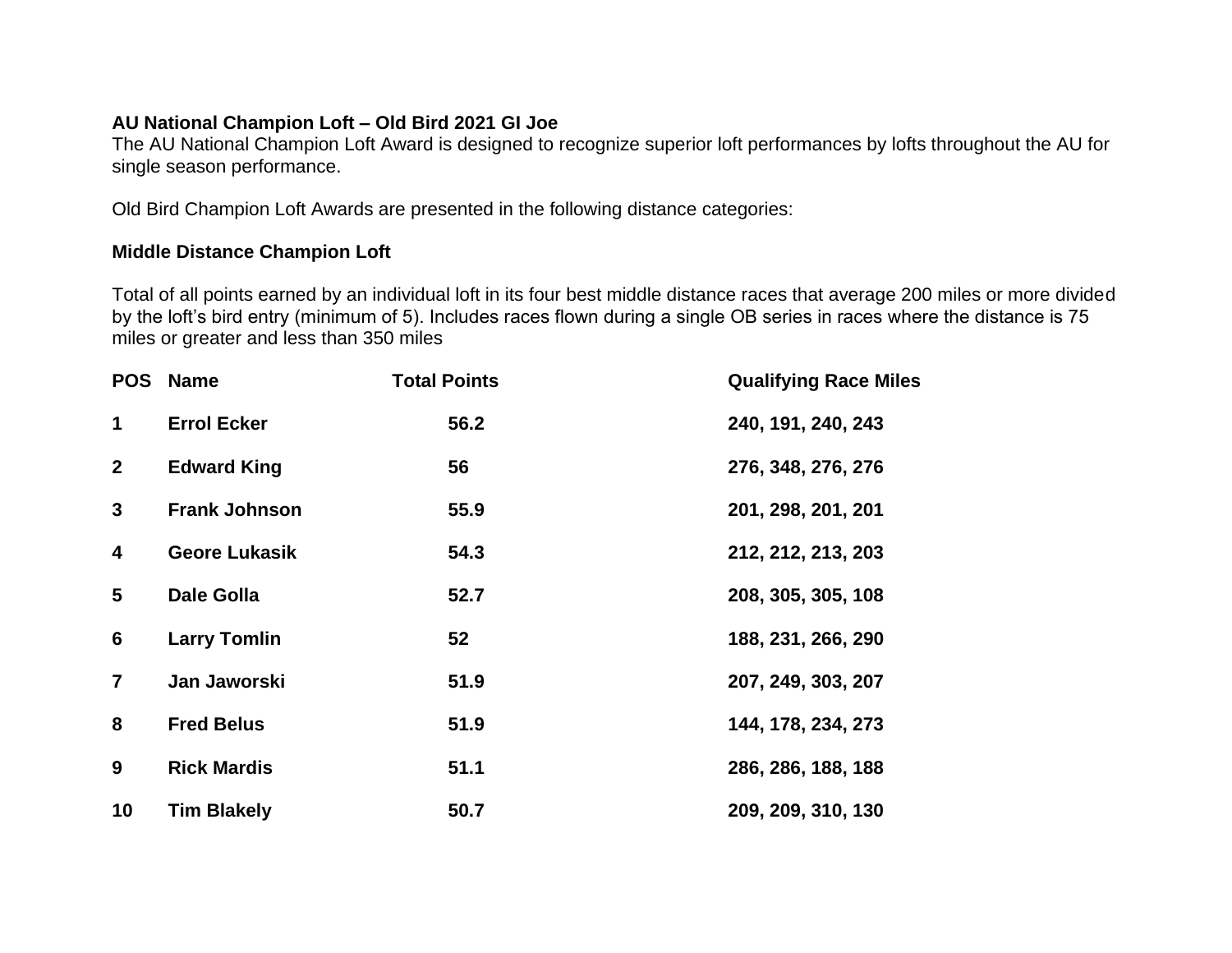## **Long Distance Champion Loft:**

| <b>POS</b>                         | <b>Name</b>           | <b>Total Points</b> | <b>Qualifying Race Miles</b>       |  |  |  |
|------------------------------------|-----------------------|---------------------|------------------------------------|--|--|--|
| $\mathbf 1$                        | <b>Osvel Vazquez</b>  | 49.9                | 534, 534, 534                      |  |  |  |
| $\boldsymbol{2}$                   | <b>Rick Mardis</b>    | 47.8                | 462, 392, 392                      |  |  |  |
| $\mathbf{3}$                       | <b>Greg Warren</b>    | 46                  | 411, 540, 597                      |  |  |  |
| 4                                  | <b>Alvie Smith Sr</b> | 37.2                | 391, 573, 467                      |  |  |  |
| $\overline{\mathbf{5}}$            | <b>Tom Beard</b>      | 36.8                | 387, 457, 457                      |  |  |  |
| 6                                  | <b>Revis Niolet</b>   | 36.1                | 551, 355, 448                      |  |  |  |
| $\overline{\mathbf{7}}$            | Jamie Gastineau       | 34.9                | 423, 602, 552                      |  |  |  |
| 8                                  | Jan Jaworski          | 33.9                | 397, 489, 568                      |  |  |  |
| 9                                  | <b>Nate Lex</b>       | 31.6                | 550, 370, 467                      |  |  |  |
| 10                                 | <b>Kin Yung</b>       | 30.9                | 376, 376, 514                      |  |  |  |
| <b>All Distance Champion Loft:</b> |                       |                     |                                    |  |  |  |
| <b>POS</b>                         | <b>Name</b>           | <b>Total Points</b> | <b>Qualifying Race Miles</b>       |  |  |  |
| $\mathbf 1$                        | <b>Rick Mardis</b>    | 49.7                | 286, 286, 188, 188, 462, 392, 392  |  |  |  |
| $\mathbf{2}$                       | Jan Jaworski          | 44.2                | 2070, 249, 303, 207, 397, 489, 568 |  |  |  |
| 3                                  | <b>Edward King</b>    | 42.1                | 276, 348, 276, 276, 538, 571, 571  |  |  |  |